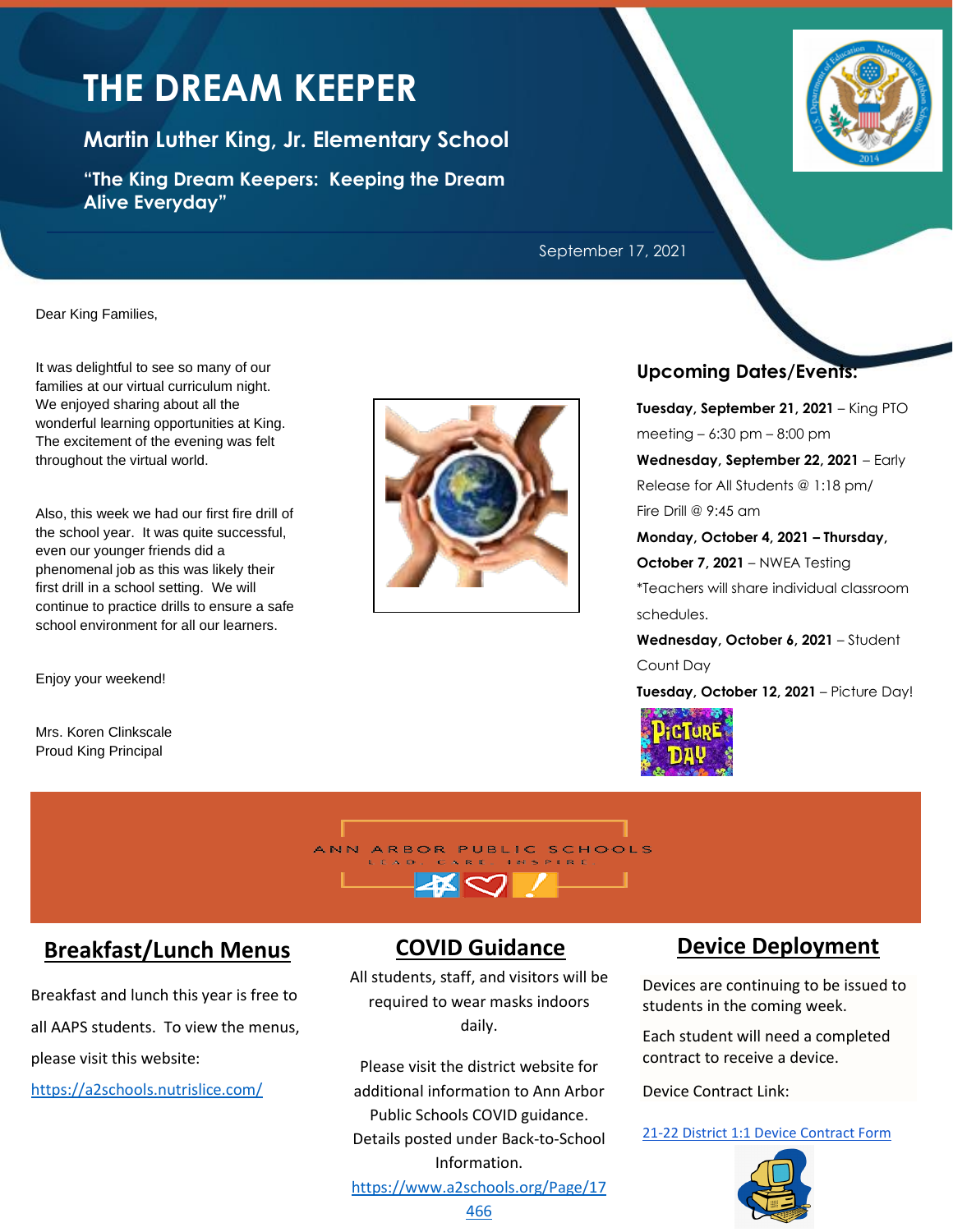

### **Community Education and Recreation**

Youth Volleyball is back for both boys and girls grades 4-9. Registration is now open through September 14! Practices start the week of Oct 11 and games start October 23 (Saturdays only). Find all info at <https://www.a2schools.org/Page/4393>

**Note: Masks required for all in youth volleyball, regardless of vaccination status**. Youth coaches must be fully-vaccinated. Questions? contact Karen at [draves@a2schools.org.](mailto:draves@a2schools.org)

### **Fall into After-School!**

AAPS Rec & Ed is excited to offer after-school classes focused on fun, learning, movement, and discovery. For the health and safety of all participants, the [AAPS Covid-19 Protocols](https://docs.google.com/document/d/1B1EhdyDjqtDnSICfJKPJafP3J6U6ph_H-_Fn1fmIsHg/edit) will be followed. Registration is now open, and spots are filling quickly! Click on each class option below or visit [www.aarecedonline.com.](http://www.aarecedonline.com/) **Many scholarships are available**! Please call **(734) 994-2300 ext. 0** for details.

#### **King**

t

| Day/Time          | <b>Name of Class</b> | <b>Dates</b>   | Ages    | Class ID# |
|-------------------|----------------------|----------------|---------|-----------|
| Mon, 3:48-5:30PM  | Spanish @ King       | $10/4 - 11/22$ | 1st-4th | 1401.112  |
| Tues, 3:48-5:30PM | Chess @ King         | $9/28 - 11/9$  | $K-5th$ | 1321.113  |

### **Arrival/Dismissal Procedures:**

Families, please do not knock on the doors or look in the windows as this is very disruptive to the teaching and learning environment. **Dismissal**

- We will begin preparing our students for dismissal at 3:40pm. Parents of walkers and biker riders, please meet your child at their exit door. We ask families to immediately exit the campus to decrease the traffic flow. When walking home, please walk on the sidewalk and/or crosswalks.
- Please allow for some flexibility for busses to arrive at their stops as routes are learned by bus drivers and the community.
- Driveline It is our goal to dismiss our younger students first.
	- $\degree$  Y5/K/1 Parents, please arrive in the driveline by 3:35 pm.
		- o 2/3 Parents, please arrive in the driveline by 3:40 pm.
	- o 4/5 Parents, please arrive in the driveline by 3:45pm.
	- If you have children in multiple grades, we ask that you wait until 3:45pm to enter our driveline.

#### **Bus Riders**

Currently, we are not allowing friends to ride other bus routes due to COVID.

#### **Student Drop Off/Pick Up Parking**

Please be mindful to the families that reside in the communities closest to our school campus. Do not block driveways and entrances/exits to surrounding neighborhoods. Also, please practice safety first. Do not double park or drive erratically through the school campus or surrounding neighborhoods.

#### **Crossing Guards**

Crossing guards are located at Tremont and Glazier Way and the entrance of the school driveway at Waldenwood. Staff members will be assigned on campus only to monitor traffic flow. If parents would like to volunteer to patrol other crossing areas, please email me privately a[t clinkscalek@aaps.k12.mi.us.](mailto:clinkscalek@aaps.k12.mi.us)

#### **Update from AAPS & Chartwells Food Service**

We are thrilled that so many students have opted for the free lunch program available to all students throughout the 2021-2022 school year. Remember this includes breakfast as well!! As a reminder we must provide milk to students with a fruit or vegetable. The USDA does not allow us to only serve milk alone so please encourage your students to grab a lunch or a milk/ fruit/veggie bag!

You may have noticed the posted menu changes frequently. This is due to issues along the supply chain that negatively impact the availability of many food items we serve. We apologize for the changing menu but we must be nimble and respond to what is available to us to serve, which can change with each delivery we receive. Here is a link to the [Food Service page](https://www.a2schools.org/domain/2311) on the website where you can find menus, Free and Reduced Lunch applications and nutrition information. Continue to complete and submit Free and Reduced Lunch applications to be eligible for any related services such as P-EBT cards.

We thank AAPS families for their patience as we make strides in hiring more food service staff for our schools during this time of nationwide labor shortages.

Thank you for supporting us in providing tasty and nutritious meals for your students!

Sincerely, Jill Minnick, Assistant Superintendent, Finance and Operations Liz Margolis, Executive Director, Student & School Safety Victoria Davis, Manager, Chartwells